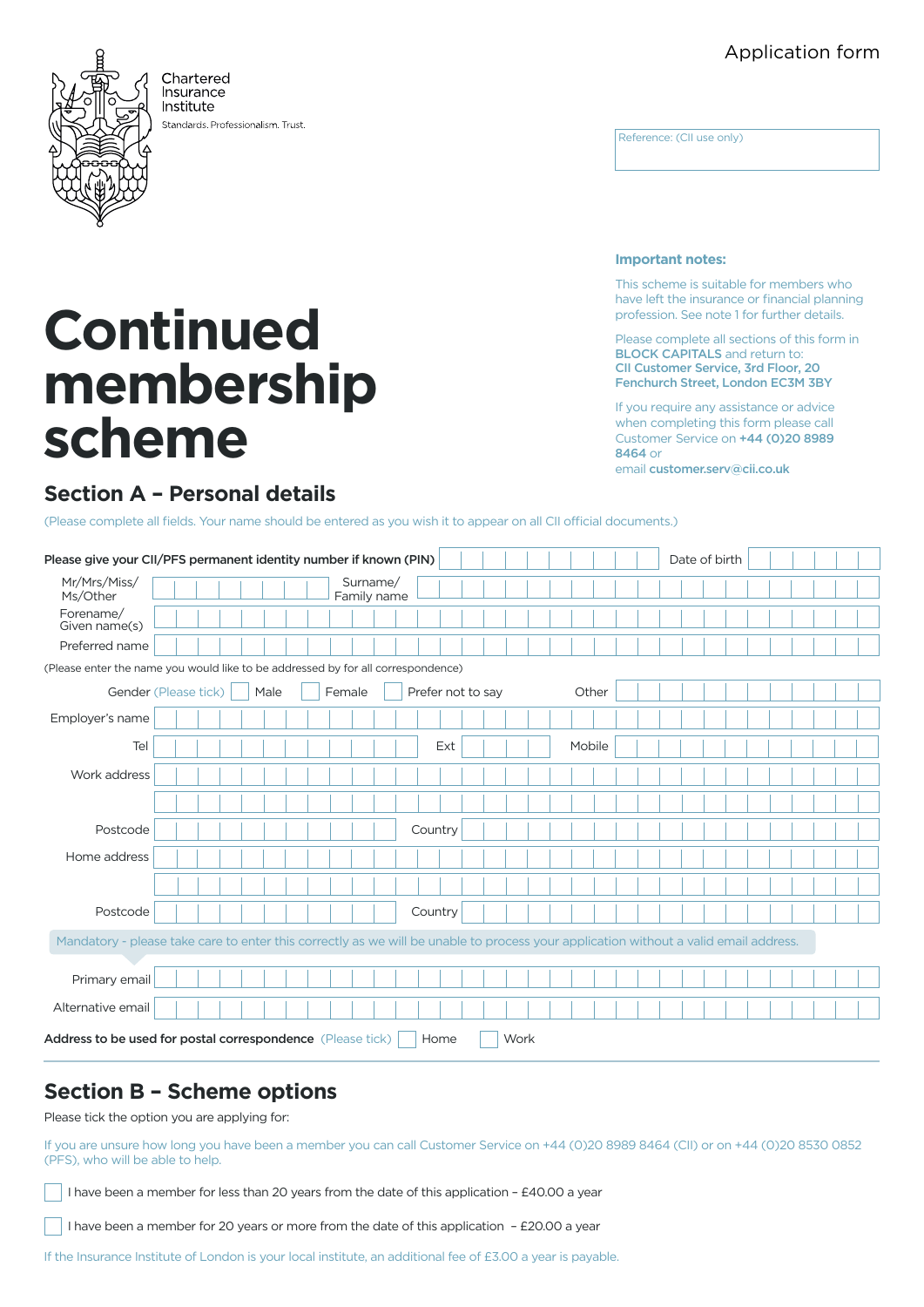# **Section C – Payment details**

Bank transfer via Bacs (using the CII account details below and including the required information).

#### CII account details:

| HSBC Bank plc, 60 Queen Victoria Street, London EC4N 4TR<br>Account number: 50114723<br>Sort code: 40-11-60<br>BIC: HBUKGB4194R<br>IBAN: GB94HBUK40116050114723 |            |
|-----------------------------------------------------------------------------------------------------------------------------------------------------------------|------------|
| Please include the following information so that we can identify your<br>payment:                                                                               |            |
| Date of submission<br>Amount in sterling transferred $E$                                                                                                        |            |
| Transaction reference number (if applicable)                                                                                                                    | <b>PIN</b> |

Important note: Transfers can take up to two weeks to process, therefore please ensure that you submit this in sufficient time to meet any relevant closing dates. You must include any bank charges in the transfer.

#### Making your payment:

• By Bacs – once your payment has been made, please email all pages of this completed application form, together with your remittance advice, to revenue.team@cii.co.uk

#### **Direct Debit**

If you do not currently pay by Direct Debit and have a UK bank account, you can spread the cost of membership by paying via monthly Direct Debit at no extra cost.

If the Insurance Institute of London is your local institute an additional fee of £3.00 a year is payable.

#### Instructions to your Bank or Building Society to pay by Direct Debit (Please complete all fields)

1. Name and full postal address of your Bank or Building Society branch

| (Bank/Building Society)<br>To: The Manager                                                                                  |                                 |  | Please only complete this Direct Debit instruction if you have a UK bank account       |   |                                 |   |   |   |  |  |  |  |
|-----------------------------------------------------------------------------------------------------------------------------|---------------------------------|--|----------------------------------------------------------------------------------------|---|---------------------------------|---|---|---|--|--|--|--|
| <b>Address</b>                                                                                                              |                                 |  | Post only to:<br>CII Customer Service, 3rd Floor, 20 Fenchurch Street, London EC3M 3BY |   |                                 |   |   |   |  |  |  |  |
|                                                                                                                             |                                 |  |                                                                                        |   | Originator's identification no. |   |   |   |  |  |  |  |
| Postcode                                                                                                                    |                                 |  | 9                                                                                      | 9 | 6                               | 6 | 4 | 5 |  |  |  |  |
|                                                                                                                             | 2. Name(s) of account holder(s) |  |                                                                                        |   |                                 |   |   |   |  |  |  |  |
|                                                                                                                             |                                 |  |                                                                                        |   |                                 |   |   |   |  |  |  |  |
| 3. Bank or Building Society account number<br>4. Branch sort code<br>5. Reference number (PIN)                              |                                 |  |                                                                                        |   |                                 |   |   |   |  |  |  |  |
| wish to pay my subscription by monthly Direct Debit payments<br>wish to pay my subscription by annual Direct Debit payments |                                 |  |                                                                                        |   |                                 |   |   |   |  |  |  |  |
| Signature                                                                                                                   |                                 |  | Date                                                                                   |   |                                 |   |   |   |  |  |  |  |

Banks and Building Societies may decline to accept instructions to pay Direct Debits from some types of accounts.

#### The Direct Debit Guarantee:

- This Guarantee is offered by all banks and building societies that accept instructions to pay Direct Debits.
- If there are any changes to the amount, date or frequency of your Direct Debit the Chartered Insurance Institute will notify you 10 working days in advance of your account being debited or as otherwise agreed. If you request the Chartered Insurance Institute to collect a payment, confirmation of the amount and date will be given to you at the time of the request.
- If an error is made in the payment of your Direct Debit, by the Chartered Insurance Institute or your bank or building society, you are entitled to a full and immediate refund of the amount paid from your bank or building society.
- If you receive a refund you are not entitled to, you must pay it back when the Chartered Insurance Institute asks you to.
- You can cancel a Direct Debit at any time by simply contacting your bank or building society. Written confirmation may be required. Please also notify us.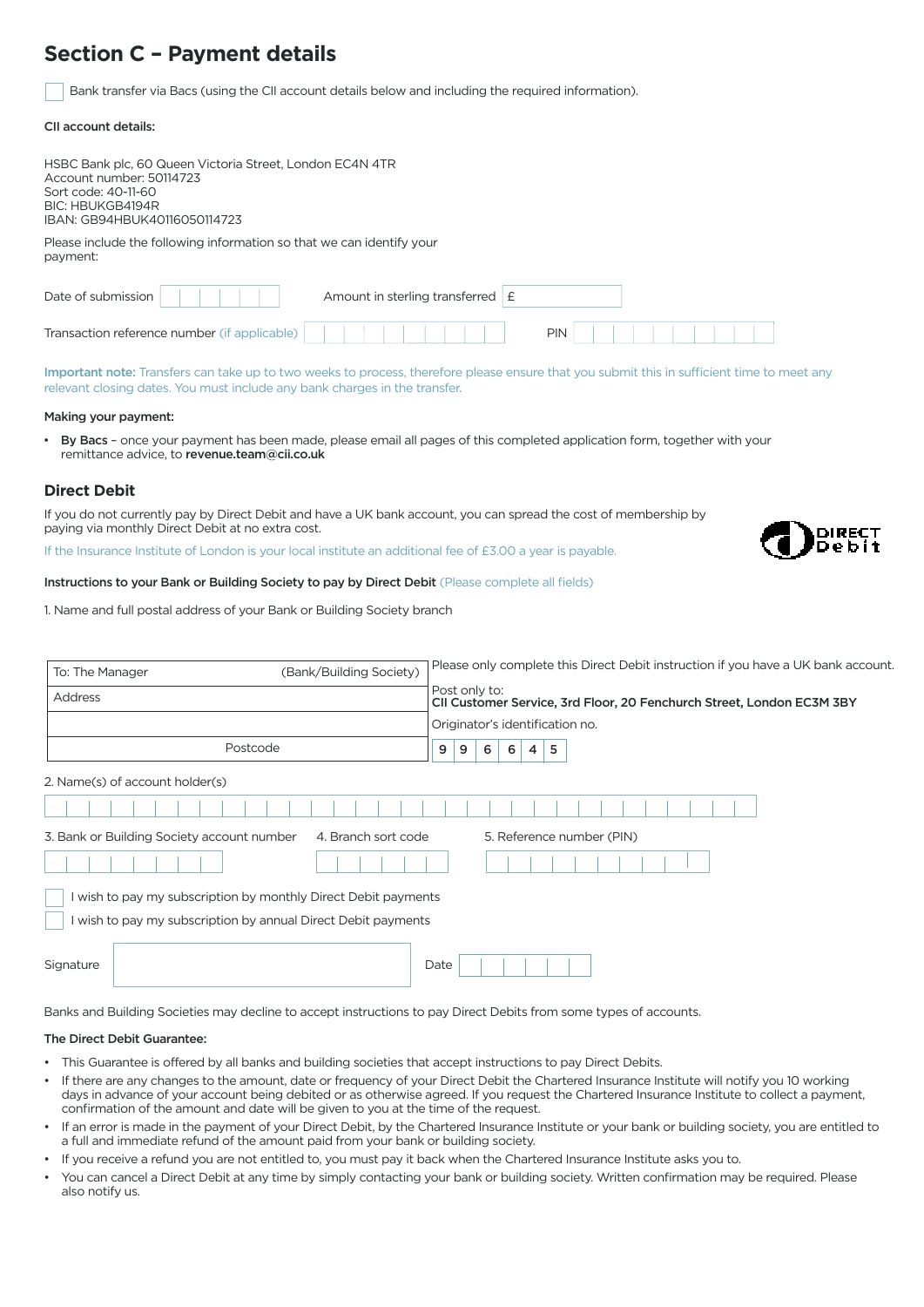# **Section D – Declarations**

The Chartered Insurance Institute (CII) is a professional body dedicated to building public trust in the insurance and financial planning professions. Suitability for membership is assessed based on completion of the below declarations. This is part of our commitment to high professional standards.

I have been a member of the CII/PFS for at least one year from the date of this application.

I have left the insurance or financial planning profession and would like to join the Continued Membership scheme.

In continuing my membership of the CII/PFS, I agree to be immediately bound by the CII's Charter, Bye-laws, Code of Ethics, rules, regulations and requirements of membership. I also agree to be bound by the constitution and bye-laws of any local institute of which I become a member. Full details of these obligations of membership can be found online at cii.co.uk/memberobligations

I acknowledge that as a member of the Continued Membership Scheme I retain the right to use any designation and or Chartered title previously awarded. I agree, however, that I will not use my designation or chartered title to indicate to the public or otherwise that I am a practising professional in the insurance or financial services industry.

### **Please tick the relevant box to confirm whether you have;**

Been made bankrupt or been subject to an individual Ves No voluntary arrangement (or similar procedure) or any judgment debt.

Been subject to an adverse judgment of any court (or been charged but not yet tried with) any criminal offence other than a monetary fixed penalty for a motoring offence. Please note, if the conviction is considered spent under the Rehabilitation of Offenders Act you should select 'No'.  $\Box$  Yes  $\Box$  No

Been subject to any disciplinary sanctions (or are currently the subject of any investigation) by the CII/ PFS or any other professional and/or membership body or regulatory authority.  $\Box$  Yes  $\Box$  No

If you have answered 'yes' to any of these questions, please also provide any relevant details on a separate sheet of paper.

Please note that whilst a member of the CII, you are required to let us know if and when, at any point in the future, your circumstances are such that you would have to answer 'yes' to any of the above.

## **Data protection and privacy**

The CII will ensure that your personal data is processed in line with Data Protection legislation and the CII Data Protection and Privacy Statement (available at **cii.co.uk/dataprotection). To process this** application, I consent to the CII processing my data.

Use the CII website to update your contact details and preferences, selecting the types of information and services you wish to receive and to opt in or out of mailings: cii.co.uk/mycii

Please note: if you choose not to receive marketing emails, you will still receive transactional communications relating to your membership, qualifications, event bookings and voting rights, as well as important operational notifications relating to the CII. Where applicable, you can choose to receive these by post by logging in to cii.co.uk/mycii and updating your preferences.

Signature Date Date (2001) Date of the Date of the Date of the Date of the Date of the Date of the Date of the

## **Privacy and electronic communications regulations**

In order to keep you informed in a timely and cost-effective manner, the CII uses email as our principal method of communication. From time to time, we may wish to electronically draw your attention to other CII products and services which are likely to be of interest to you. I consent to receiving marketing communications from the CII by email. Yes No

To opt out of postal marketing communications from the CII and your local institute please send a request to Customer Service at customer.serv@cii.co.uk

### **Sharing your data with local institutes**

CII local institutes provide access to a programme of services including CPD events, training and networking opportunities designed to support you and complement your CII membership. We will share your data with your local institute (UK, Channel Islands and Isle of Man based members only) so they may send you relevant email communications. I consent to the CII sharing my data with my  $local$  institute.  $\Box$  Yes  $\Box$  No

### **Sharing information with your employer**

The CII may receive a request from your employer to provide it with details of your assessment record and accreditation including all attempts and future entries, along with your CII permanent identity number. I consent to the CII sharing this information with my employer.  $\Box$  Yes  $\Box$  No

#### **Your right to cancel**

In accordance with The Consumer Contracts (Information, Cancellation and Additional Charges) Regulations 2013 ("the Regulations"), you have a right of cancellation in respect of your membership. This right (subject to the Regulations) expires 14 calendar days from the day on which your membership application is accepted or where written confirmation of your membership is received by you (please note that no refunds will be provided for cancellations made after these specified dates). Reimbursement for any monies paid by you which relate to the cancellation will be sent to you within 14 calendar days of receiving the notice of cancellation. Should you wish to cancel, notice should be sent to CII Customer Service at customer.serv@cii.co.uk

I am aware, that members of this scheme are not eligible to hold or to apply for a Statement of Professional Standing. I have read all the notes and agree to abide by the rules of this scheme.